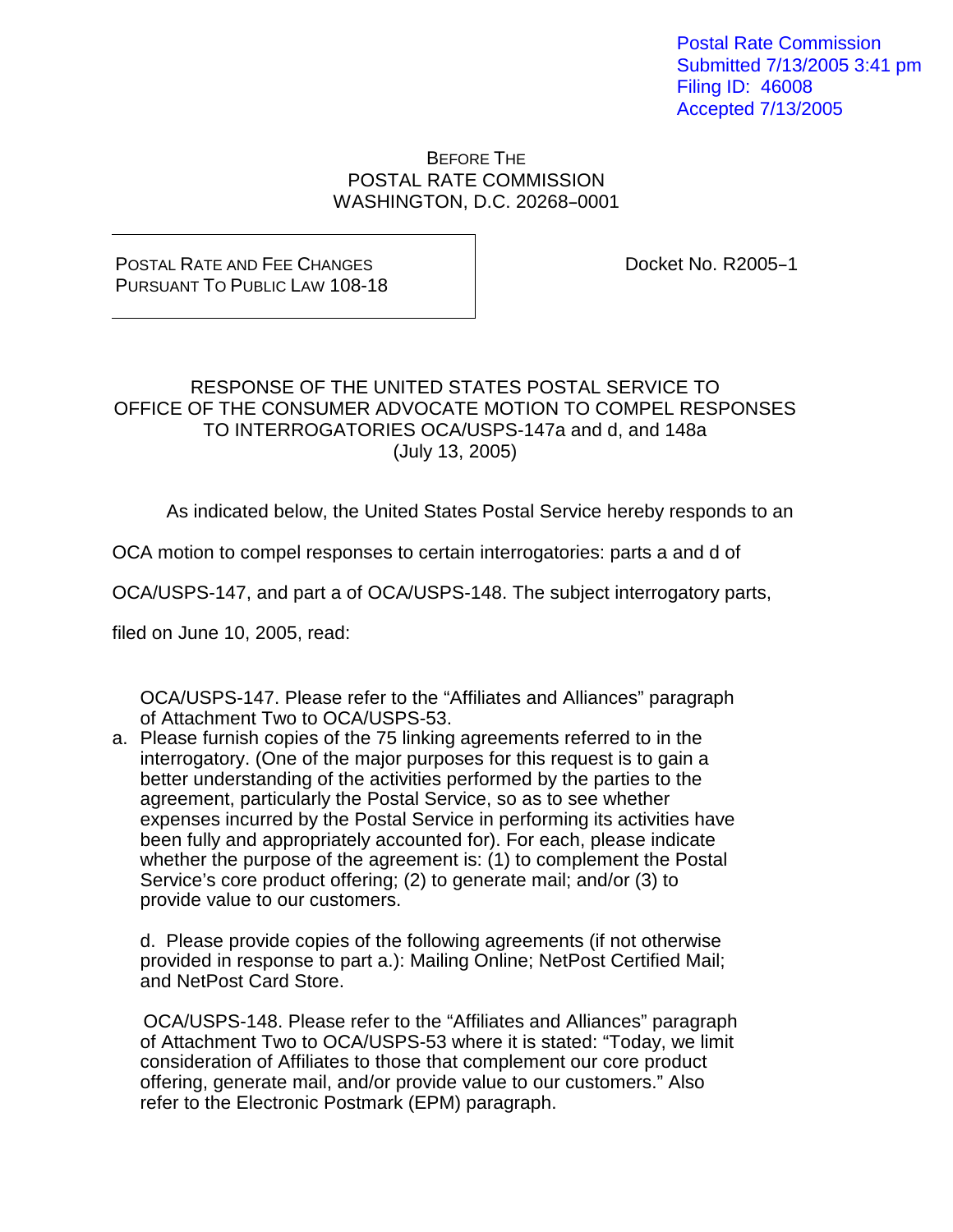a. Please provide a copy of the Authentidate agreement cited in the EPM paragraph.

The Postal Service objected to these parts on June 21, 2005, on grounds of relevance, proprietary information, and undue burden.

On July 5, 2005, the OCA filed a Motion to Compel Responses, and on July 6, 2005, filed a number of revisions, along with a revised copy of the Motion. The Postal Service hereby responds to the July 6, 2005 Motion as revised.<sup>1</sup>

The Motion does not adequately address the grounds of relevance, proprietary information and undue burden raised in the Postal Service's Objection, and should be denied.

 In considering production of information, "The Commission also considers the burden of producing this data in relation to its possible value in supporting any potential arguments." (Presiding Officer's Ruling No. R2005-1/37, June 29, 2005). The burden of producing the 75-80 agreements is significant, and the agreements have little value in supporting possible arguments in this proceeding.

 Regarding burden, the Postal Service's Objection noted that a number of activities on its part are required to produce the 75-80 agreements sought by the Motion, and indicated that with only several hours required per agreement, hundreds of hours of effort would be required. (Objection at 3 and 4) The only response offered in the OCA Motion is that: "The Postal Service cannot avoid spending some time in preparing the requested agreements for review by the

<sup>&</sup>lt;sup>1</sup> The July 5 filing date mandates a response by July 12, 2005. However, the revisions filed on July 6 and provision of a revised copy of the Motion to Compel raise a possible argument that certain revisions were substantial enough to mandate a response by July 13, 2005, rather than July 12. Counsel for the Postal Service and the OCA have agreed to a July 13 response.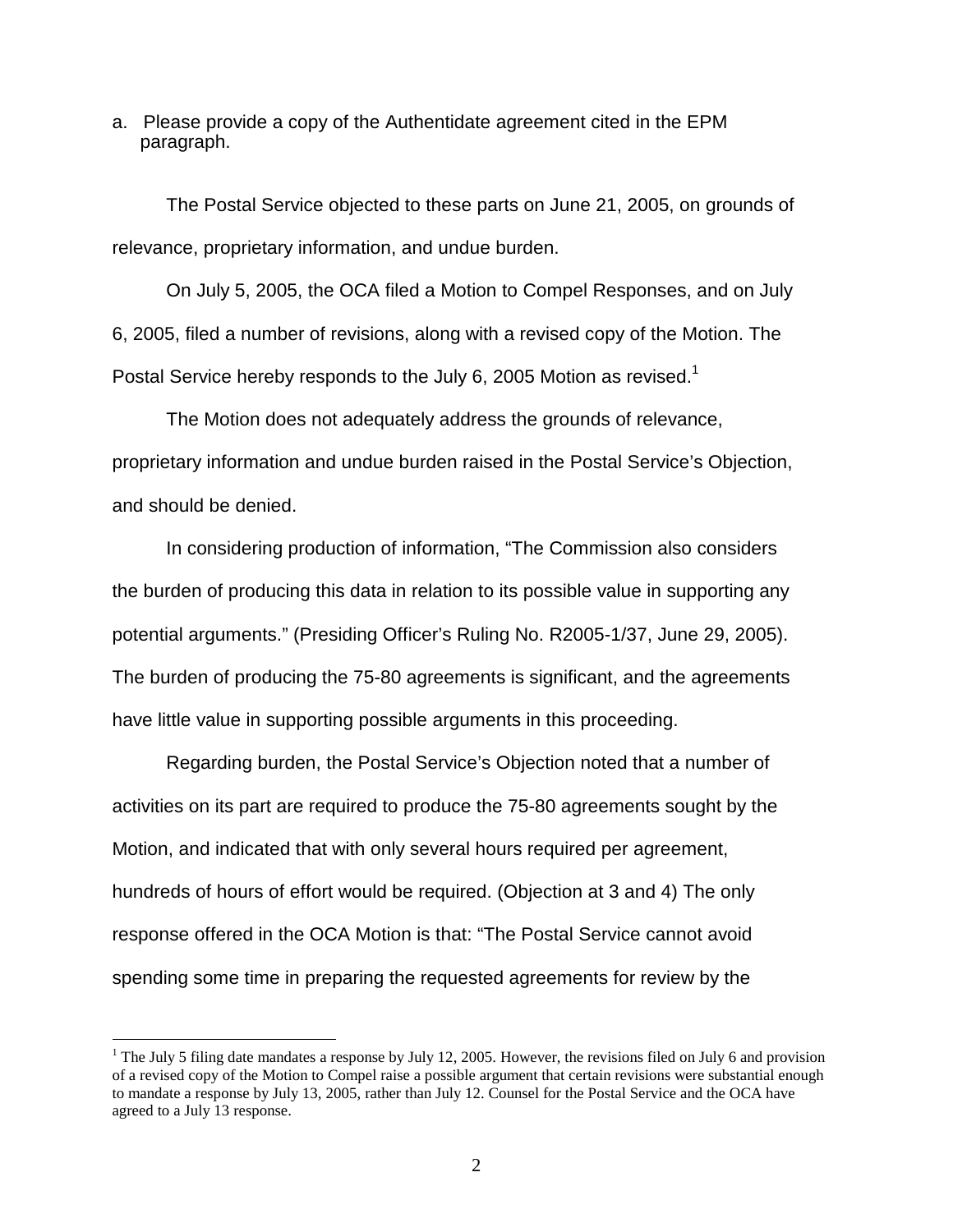Commission. The best way to handle the problem is to have the Postal Service provide the agreements in a Library Reference with alleged proprietary details redacted. (This should not take more than a few hours)."

 If 180 minutes represents "a few hours", as the Motion postulates, then it incorrectly suggests that the Postal Service could redact the 75-80 agreements in about two and a half minutes each. This clearly is insufficient to complete the activities described in the Postal Service's Objection, which anticipates at least several hours per agreement to perform redaction of proprietary information likely to be contained in the agreements. Additionally, these burden estimates focus only on the time needed to deal with possible proprietary information. In identifying the specific agreements, the Postal Service has found there is no one organizational unit or one place in which the agreements reside. Several hundred hours alone will be required simply to locate the requested agreements before any analysis of their contents and related activities can occur.

 The Motion then requests that following provision of the agreements for review by the parties and Commission staff, the Commission should address issues of its jurisdiction over the agreements, and should consider arguments whether the Postal Service is incurring costs under the agreements that have improperly been shifted to jurisdictional ratepayers as institutional costs. The Motion argues that to the extent that the agreements are found to be irrelevant to Chapter 36 proceedings, as is the present proceeding, the burden argument asserted by the Postal Service may be greatly reduced.

3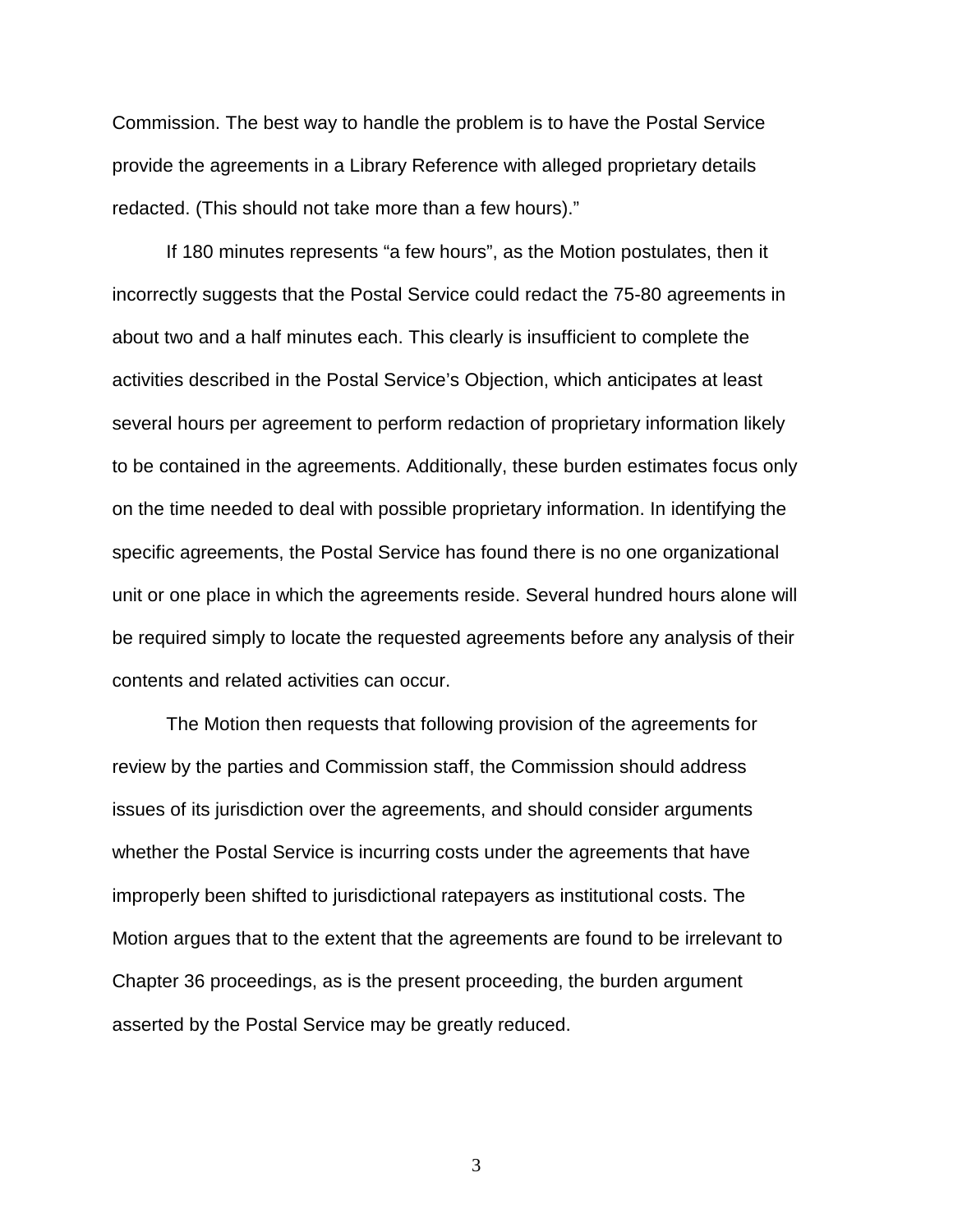While this may possibly relate for future proceedings, it does not influence the burden on the Postal Service of producing the agreements for this proceeding.

Furthermore, issues associated with the 75-80 agreements have little relevance in the instant proceeding. In this proceeding, the Postal Service seeks an increase in revenue solely to fund a pending escrow obligation stemming from Public Law 108-18, The Postal Civil Service Retirement System Funding Reform Act of 2003. To accomplish this, the Postal Service seeks a 5.4 percent acrossthe-board increase for most rates and fees, with certain limited exceptions. The across-the-board increase treats all mail categories and services equally, with costing issues having much less relevance than would be the case in a typical general rate case. Even in the highly unlikely event that the OCA were to find accounting or costing improprieties associated with the services for which it seeks agreements, there would be no impact on the Commission's recommended rates in this proceeding. In this regard, the requested agreements have no substantial relevance to this proceeding.

The issues for which the Motion seeks the requested agreements should not be addressed in this particular proceeding for additional reasons. Recognizing that the issue of whether a service is postal or nonpostal is controversial, the Commission initiated a proceeding specifically to address that issue, Docket No. RM2004-1. That proceeding is pending, and should be permitted to run its course before the issue of jurisdiction over the 75-80 agreements is addressed. There is no need to address the issue in the instant proceeding, because there is no indication that the Postal Service's cost treatments of the relatively small costs

4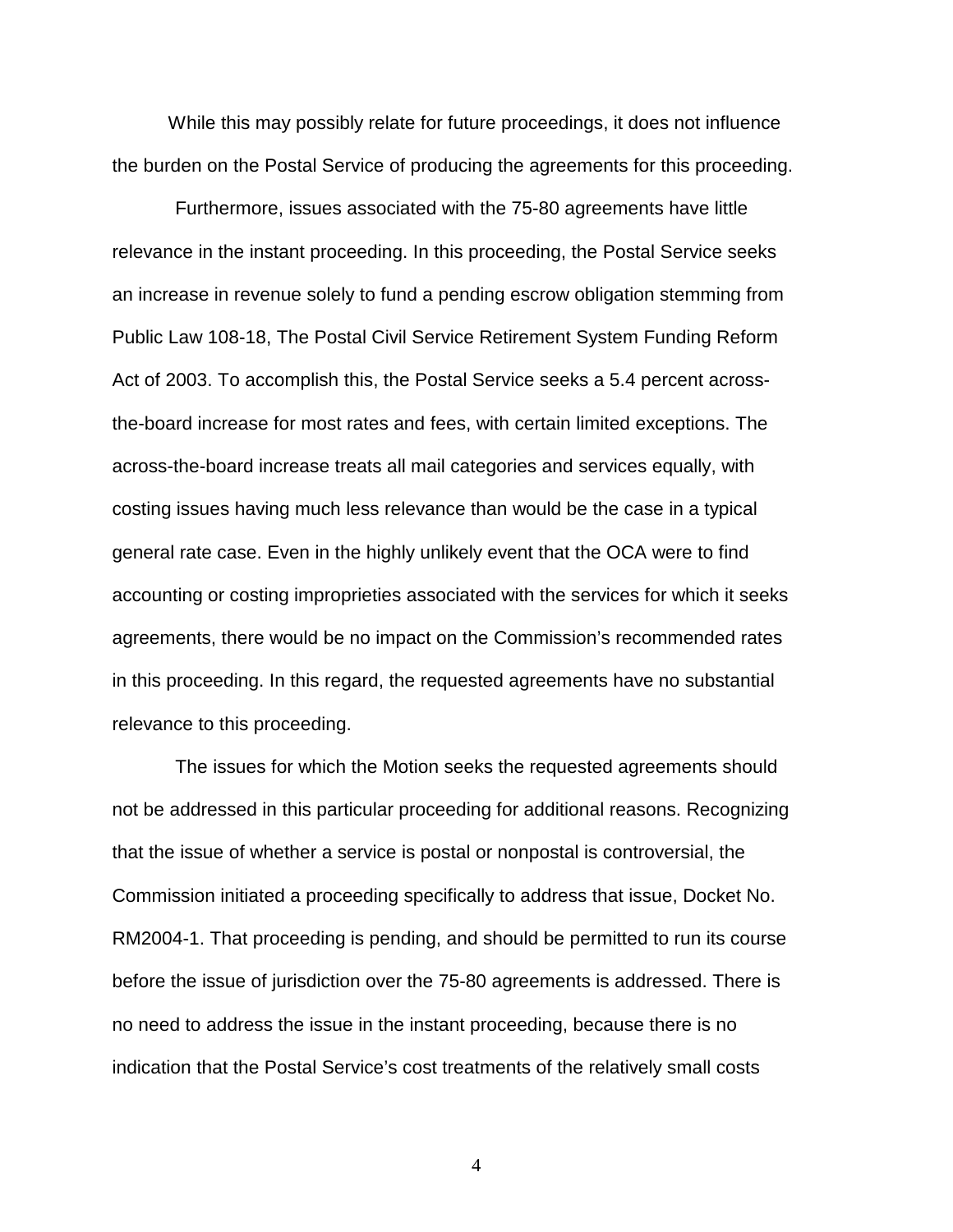associated with the 75-80 agreements are relevant to the proceeding.

It is noteworthy that the Commission states in its Order 1424 in that Proceeding that: "The rule proposed herein represents an improvement over that proposed in Order 1389 since it makes the Service's 'postal service' duties the touchstone of the definition rather than any specific activities the Postal Service may or may not perform." Order 1389 at 3. Under the proposed definition, the OCA would not require an understanding of the activities performed in providing the sought 75-80 agreements to determine whether or not they are nonpostal services, a "major" purpose for which it seeks copies of the agreements. OCA/USPS-147a. This suggests that the agreements may have little relevance to the purpose for which the OCA seeks them.

The introduction of issues without substantial relevance to this proceeding decreases the likelihood of settlement of this proceeding by increasing unnecessarily the number of issues to be considered and the likelihood of objection to the settlement by some party. This interferes with implementation of the Commission's "…longstanding policy in favor of settling issues whenever possible…." Transcript Vol. 1, at 18, lines 21 and 22.

Therefore, for the reasons indicated above, the Postal Service requests that the OCA Motion to Compel Responses to Interrogatories OCA/USPS-147a and d, and 148a be denied.

5